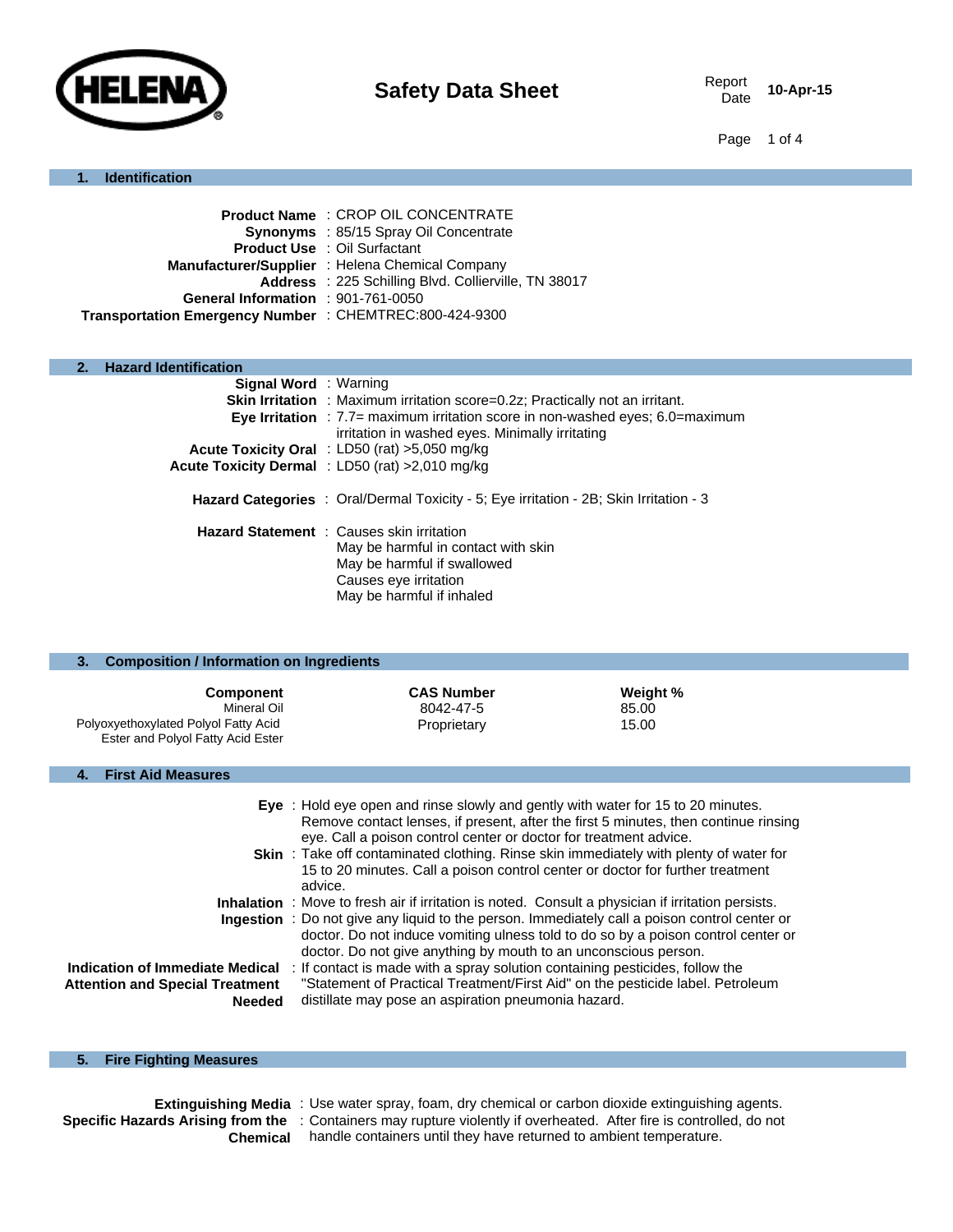

Page 2 of 4

**Special Fire Fight Proc** : Wear positive pressure self-contained breathing apparatus and full protective clothing. Avoid getting water from firefighting into domestic or irrigation water supplies.

| <b>Accidental Release Measures</b>                                 |                                                                                                                                                                    |
|--------------------------------------------------------------------|--------------------------------------------------------------------------------------------------------------------------------------------------------------------|
| <b>Personal Precautions</b>                                        | : Wear appropriate protective equipment.                                                                                                                           |
| <b>Protective Equipment</b>                                        | : Impervious gloves, splashproof goggles, impervious apron and footwear.<br>Eyewash station should be available.                                                   |
| <b>Emergency Procedures</b>                                        | : Keep material out of sewers and waterways by diking or impounding area.                                                                                          |
| <b>Methods and Materials for</b><br><b>Containment and Cleanup</b> | : Recover free product. Add sand, earth, or other suitable absorbent to spill area.<br>Advise authorities if product has entered or may enter sewers or waterways. |

| <b>Handling and Storage</b><br>7. |                                                                                                                                                                                                                                                                                                                                          |  |
|-----------------------------------|------------------------------------------------------------------------------------------------------------------------------------------------------------------------------------------------------------------------------------------------------------------------------------------------------------------------------------------|--|
|                                   | <b>Precautions for Safe Handling</b> : Keep out of reach of children. Do not store with food, feed or other material to<br>be used or consumed by humans or animals. Do not contaminate water                                                                                                                                            |  |
|                                   | supplies, lakes, streams or ponds. Keep containers closed when not in use.<br>Conditions for Safe Storage : Store in original container only. Keep container tightly closed. Do not allow water<br>to be introduced into the container. Do not store near heat or open flame. Do not<br>store with oxidizing agents or ammonium nitrate. |  |

|                                                                       | <b>TLV/PEL</b> : 5 mg/m3 (mineral oil)                                   |
|-----------------------------------------------------------------------|--------------------------------------------------------------------------|
| Appropriate Engineering Controls: Local exhaust should be sufficient. |                                                                          |
| <b>Personal Protective Equipment</b>                                  | : Impervious gloves, splashproof goggles, impervious apron and footwear. |
|                                                                       | Eyewash station should be available.                                     |

#### **9. Physical and Chemical Properties**

|                                                                | <b>Odor/Appearance</b> : Clear amber liquid with mineral oil odor. |
|----------------------------------------------------------------|--------------------------------------------------------------------|
|                                                                | <b>Flash Point, <math>^{\circ}</math>F</b> : >200 Degrees F.       |
|                                                                | Boiling Point, <sup>o</sup> F : 625-830 Degrees F.                 |
| Melting Point(Freezing point), <sup>o</sup> C : Not applicable |                                                                    |
| Vapor Pressure, mm Hg @ 20 °C : .0001 mm/HG                    |                                                                    |
| Vapor Density : 10+                                            |                                                                    |
| <b>Solubility in Water : Dispersible</b>                       |                                                                    |
|                                                                | <b>Molecular Formula</b> : Not applicable, formulated mixture.     |
| Density, g/mL @ 25 °C : 0.860-0.880                            |                                                                    |
| <b>Evaporation Rate(Butyl Acetate = : 1000X</b>                |                                                                    |
| 1)                                                             |                                                                    |
| <b>Octanol/Water Partition : No information found</b>          |                                                                    |
| <b>Coefficient</b>                                             |                                                                    |
|                                                                | $pH$ : Not applicable, non-aqueous.                                |
| <b>Flammable Limits (approximate</b>                           | : Not established                                                  |
| volume % in air)                                               |                                                                    |
| Auto-ignition Temperature : 650 Degrees F. (est.)              |                                                                    |
| Decomposition temperature : No information found               |                                                                    |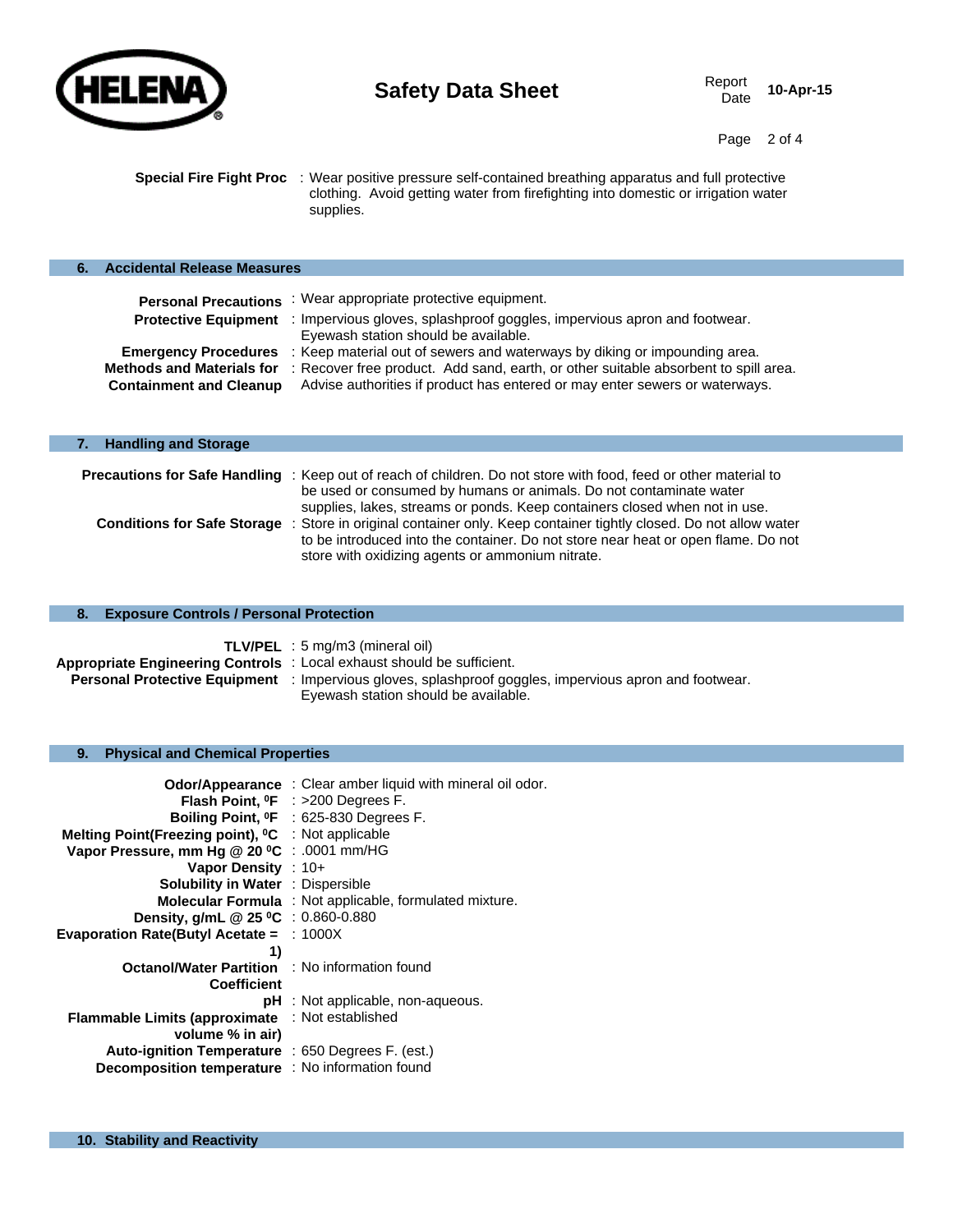

# **Safety Data Sheet** Report Report Data Sheet

10-Apr-15

Page 3 of 4

|                                                  | <b>Reactivity</b> : No information found                                                                                               |
|--------------------------------------------------|----------------------------------------------------------------------------------------------------------------------------------------|
| <b>Chemical Stability : Stable</b>               |                                                                                                                                        |
|                                                  | Hazardous Decomposition : May produce oxides of carbon under fire conditions.                                                          |
| <b>Products</b>                                  |                                                                                                                                        |
| <b>Hazardous Polymerization</b> : Will not occur |                                                                                                                                        |
|                                                  | <b>Conditions to Avoid</b> : Do not mix with strong oxidizing agents such as hydrogen peroxide, bromine,<br>chlorine and strong acids. |
|                                                  | <b>Incompatible Materials</b> : Strong oxidizing agents, such as hydrogen peroxide, bromine, chlorine, and<br>strong acids.            |

# **11. Toxicological Information**

| Acute Toxicity (Oral LD50) : >5,050 mg/kg (rat)           |                                                                                                          |
|-----------------------------------------------------------|----------------------------------------------------------------------------------------------------------|
| Acute Toxicity (Dermal LD50) : >2,010 mg/kg (rat)         |                                                                                                          |
| Acute Toxicity Inhalation LC50 : No information available |                                                                                                          |
| Likely Routes of Exposure : Skin, eyes, inhalation.       |                                                                                                          |
|                                                           | <b>Skin Irritation</b> : Practically not an irritant; maximum irritation score $= 0.2z$ .                |
|                                                           | Eye Irritation : Minimally irritating; $7.7 =$ maximum irritation score in non-washed eyes;              |
|                                                           | 6.0=maximum irritation in washed eyes.                                                                   |
|                                                           | <b>Skin Sensitization</b> : Not listed as a sensitizer.                                                  |
|                                                           | Carcinogenic : Not listed by IARC, NTP or OSHA.                                                          |
|                                                           | <b>Chronic Effects</b> : Prolonged or repeated skin contact with this product tends to remove skin oils, |
|                                                           | possible leading to irritation and dermatitis.                                                           |
|                                                           | <b>Other Hazards</b> : None currently known.                                                             |

# **12. Ecological Information**

|                                                         | <b>Ecotoxicity</b> : No information found      |
|---------------------------------------------------------|------------------------------------------------|
| Persistence and Degradability : No information found    |                                                |
| <b>Bioaccumulative Potential : No information found</b> |                                                |
|                                                         | <b>Mobility in Soil</b> : No information found |
| <b>Other Adverse Effects</b> : No information found     |                                                |

# **13. Disposal Considerations**

| <b>Waste Disposal Method</b> | : This material must be disposed of according to Federal, State, or Local |
|------------------------------|---------------------------------------------------------------------------|
|                              | procedures under the Resource Conservation and Recovery Act.              |

# **14. Transport Information**

| UN Proper Shipping Name: Not regulated by DOT.        |                                                                                                                                |
|-------------------------------------------------------|--------------------------------------------------------------------------------------------------------------------------------|
| Transport Hazard Class: None                          |                                                                                                                                |
| <b>UN Identification Number : None</b>                |                                                                                                                                |
| <b>Packaging Group</b> : None                         |                                                                                                                                |
|                                                       | Environmental Hazards : May be classified as an oil under the Section 311 of the Clean Water Act and<br>the Oil Pollution Act. |
|                                                       | <b>Transport in Bulk</b> : No information found                                                                                |
| <b>Special Precautions for : No information found</b> |                                                                                                                                |
| <b>Transportation</b>                                 |                                                                                                                                |
|                                                       | <b>Freight Classification</b> : Adhesives, Adjuvants, Spreaders or Stickers, N.O.I. (NMFC Item 42652, Class)<br>60)            |